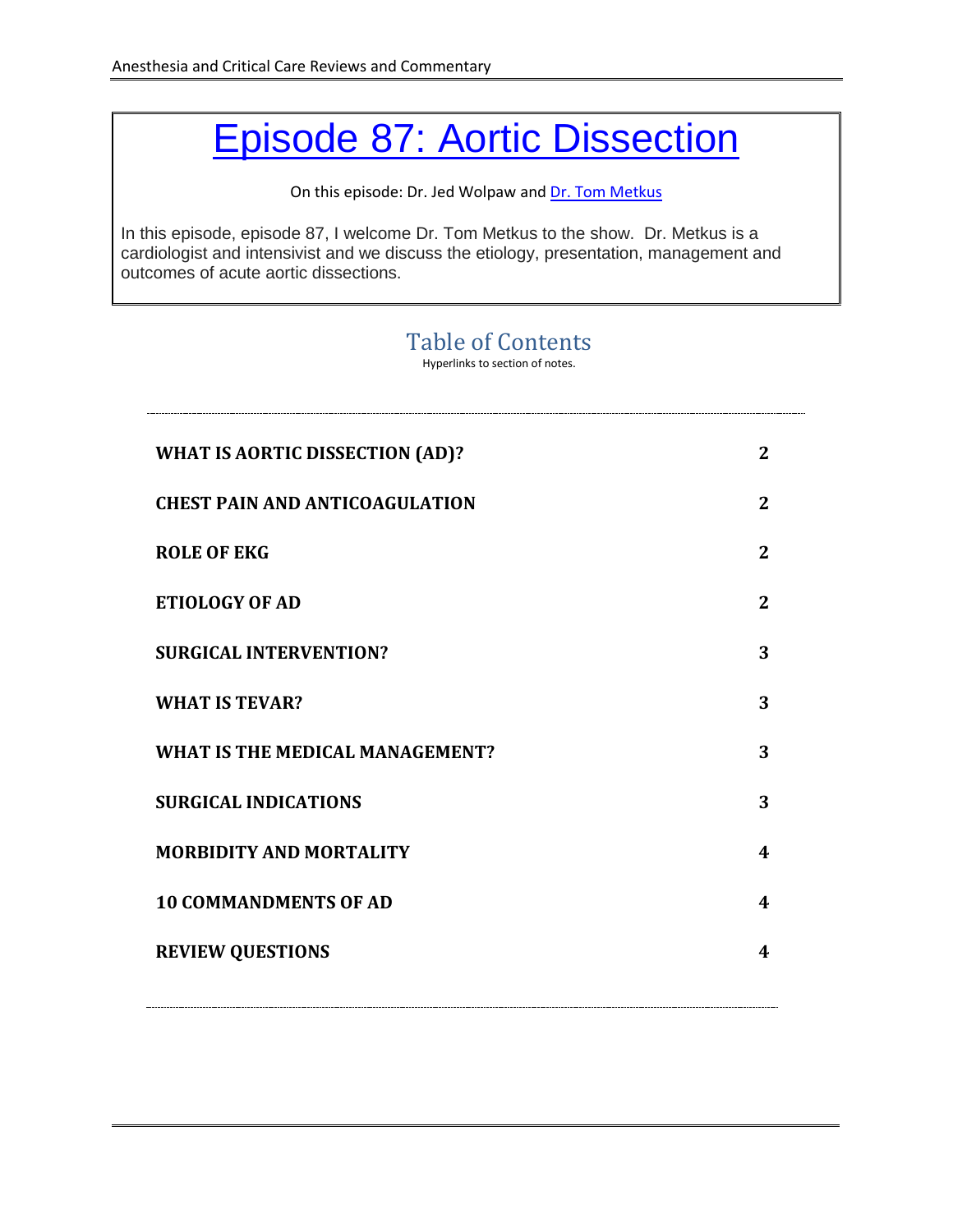### <span id="page-1-4"></span>What is aortic dissection (AD)?

- Emergent, very sick, lots of residual care
- Catastrophic event with tear of aorta, blood flowing into true and false lumen, with re-entry tear downstream
- Type A: Proximal to subclavian, involving the ascending aorta
	- o Surgical emergency
	- o Absolute ↑ in mortality for every hour delayed from diagnosis to repair (1% in one study)
	- $\circ$  Presentation: chest pain, back pain, stroke, acute aortic insufficiency, coronary ischemia, etc.
- Type B: Distal to subclavian
- Cousins:
	- o Intramural hematoma rupture of vasa vasorum  $\rightarrow$  big clot
	- o Penetrating atherosclerotic ulcer active clot burrow into wall causing rupture or pseudoaneurysm
- Rapid expansion of weakened aortic wall leading to aneurysm or rupture. Can cause endorgan malperfusion
- Data: International Registry of Aortic Dissections [\(IRAD\)](http://www.iradonline.org/index.html)
	- o Mean age: 60s
	- o 65% male
	- $\circ$  95% presents with pain (5% no pain = longer time to dissection  $\rightarrow$  worse outcome)
- Thunderclap chest pain. 20% migrate from shoulder to lower back. Proximal intimal tear  $\rightarrow$ shoulder pain. Lower back  $\rightarrow$  belly pain. Imagine anatomy of aorta.
- 10% syncope, 1/20 stroke, up to 40% w neuro complaints
- " chest pain plus " heuristics
- Widened mediastinum (relative likelihood of 2 for ruling in AD) and aortic insufficiency has poor sensitivity. Need advanced imaging.

#### <span id="page-1-0"></span>Chest pain and anticoagulation

- Typically, chest pain concerning for ACS, so anticoagulation started. This would complicate AD
- If possible dissection, work it up then proceed to AC
- US and European Guidelines advocate approach based on pre-test probability
- If medium or high pretest probability, use adjunct imaging
- Bottom line: accurate diagnosis is essential

#### <span id="page-1-1"></span>Role of EKG

- Left ventricular hypertrophy due to underlying hypertension
- IRAD: LVH likelihood ratio 2-3 for dissection in patients with chest pain
- EKG helpful for ruling out other obvious causes, like PE or MI

#### <span id="page-1-2"></span>Etiology of AD

- 75% have history of HTN
- 5% have diagnosis of Marfan's or connective tissue disease
- 1% have bicuspid valves
- Autosomal Dominant AD syndrome
- <span id="page-1-3"></span>- 16% have history of cardiac surgery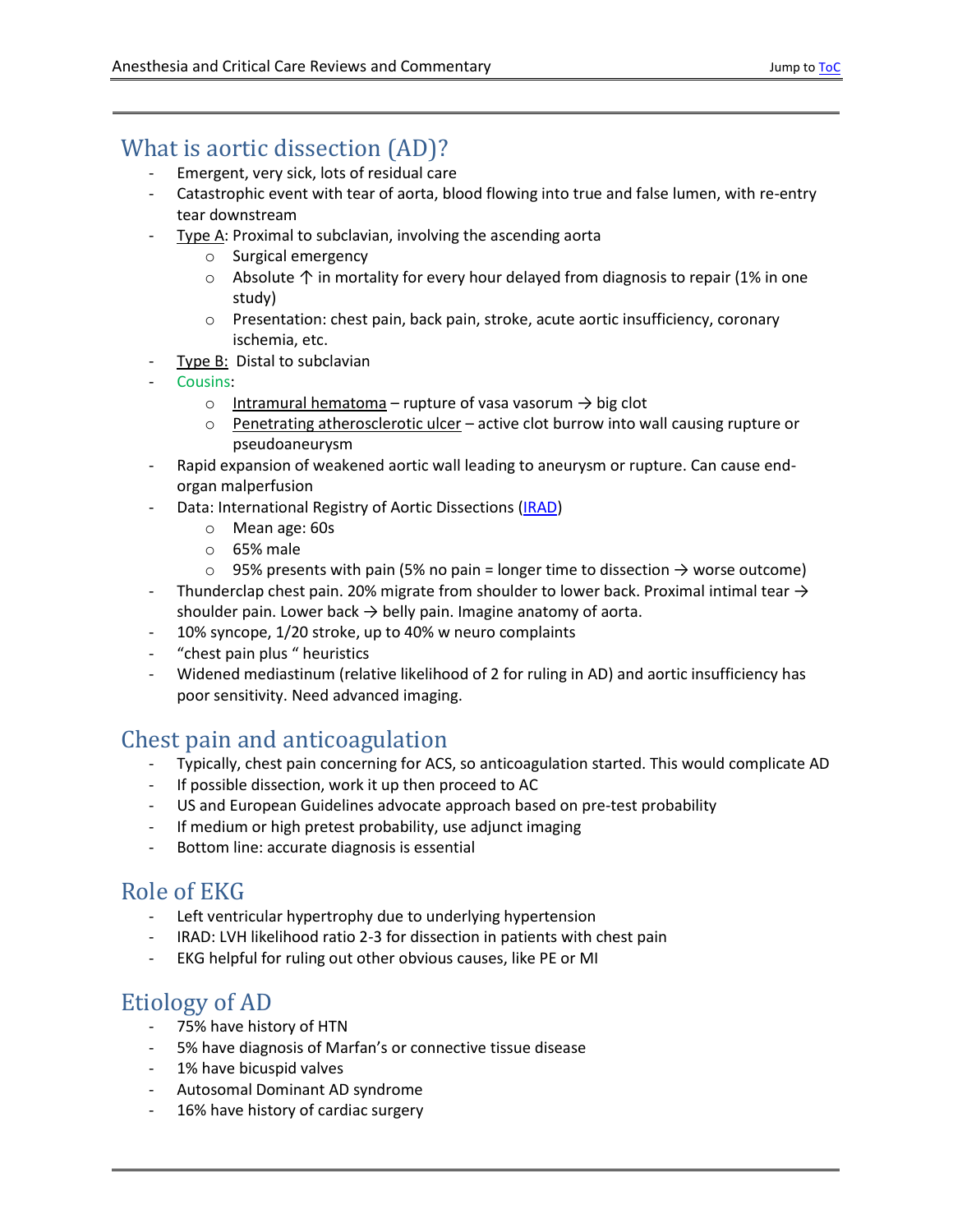#### <span id="page-2-3"></span>Surgical intervention?

- Type A: surgery > medical. 75-80% mortality if medical only
	- o Age alone not contraindication because mortality rate so high
- Type B: open surgery very morbid high rates of paraplegia due to injury of spinal cord
- Complicated Type B: high risk of bad outcomes, especially impending rupture such as periaortic hematoma or outpouching on CT, malperfusion to gut, poor urine output, bowel ischemia, visceral malperfusion, refractory pain to BP control (pain despite BP 110/60), refractory HTN despite BP meds. Should go to intervention, choice of TEVAR

#### <span id="page-2-0"></span>What is TEVAR?

- Thoracic Endovascular Aortic Repair
- Cut down vessel, insert covered sheath to obliterate flow through false lumen
- Rates of paraplegia not as high. Depends on extent of cover
- Some centers put i[n spinal drain](https://www-ncbi-nlm-nih-gov/pubmed/20688536) to decrease CSF pressure and mitigate risks of paraplegia

# <span id="page-2-1"></span>What is the medical management?

- 'bedside disease' need serial assessment
- HR control
	- $\circ$  Rate of pressure rise (dP/dT)  $\sim$  shear stress  $\sim$  risk of dissection progression
	- o Nitroprusside will drop MAP but cause reflex tachycardia causing ↑ dP/dT
	- $\circ$  US [guidelines:](https://www.ahajournals.org/doi/abs/10.1161/cir.0b013e3181d4739e) HR < 60
- BP control
	- o [European guidelines:](https://academic.oup.com/eurheartj/article-pdf/35/41/2873/17898679/ehu281.pdf) SBP < 100-120; MAP 60-75
- Recognize that people have different autoregulatory mechanisms: Lifelong hypertensive vs 20-year-old healthy with Marfan's
- First lines:
	- o Esmolol: short-acting, easily titratable, but huge volume load
	- o Labetalol
	- o Blunt reflex tachycardia if using vasodilators

# <span id="page-2-2"></span>Surgical indications

- Urgent surgery scenarios:
	- o Type A hypotensive and tachycardic due to tamponade.
	- o Acute aortic insufficiency with tachycardia: blunting HR will cause more backflow and worsen..
- Type A
- Aortic root involvement?
	- o No: can use tube graft
	- $\circ$  Yes: need root and ascending grafts. Coronaries must be reimplanted into graft
- Type B: Mostly endovascular
- During surgery
	- o may put patient into circulatory arrest = cool patient down to 22 or 25. Pack head in ice, give big dose of steroids.
	- o May utilize anterograde cerebral perfusion = cannulate carotids or branch vessels to perfuse brain..
- Residual descending dissection. If urgently fixing Type B, aorta is friable so  $\uparrow$  risk of retrograde dissection or worsening tear.  $\uparrow$  risk of acute iatrogenic events. Intervene again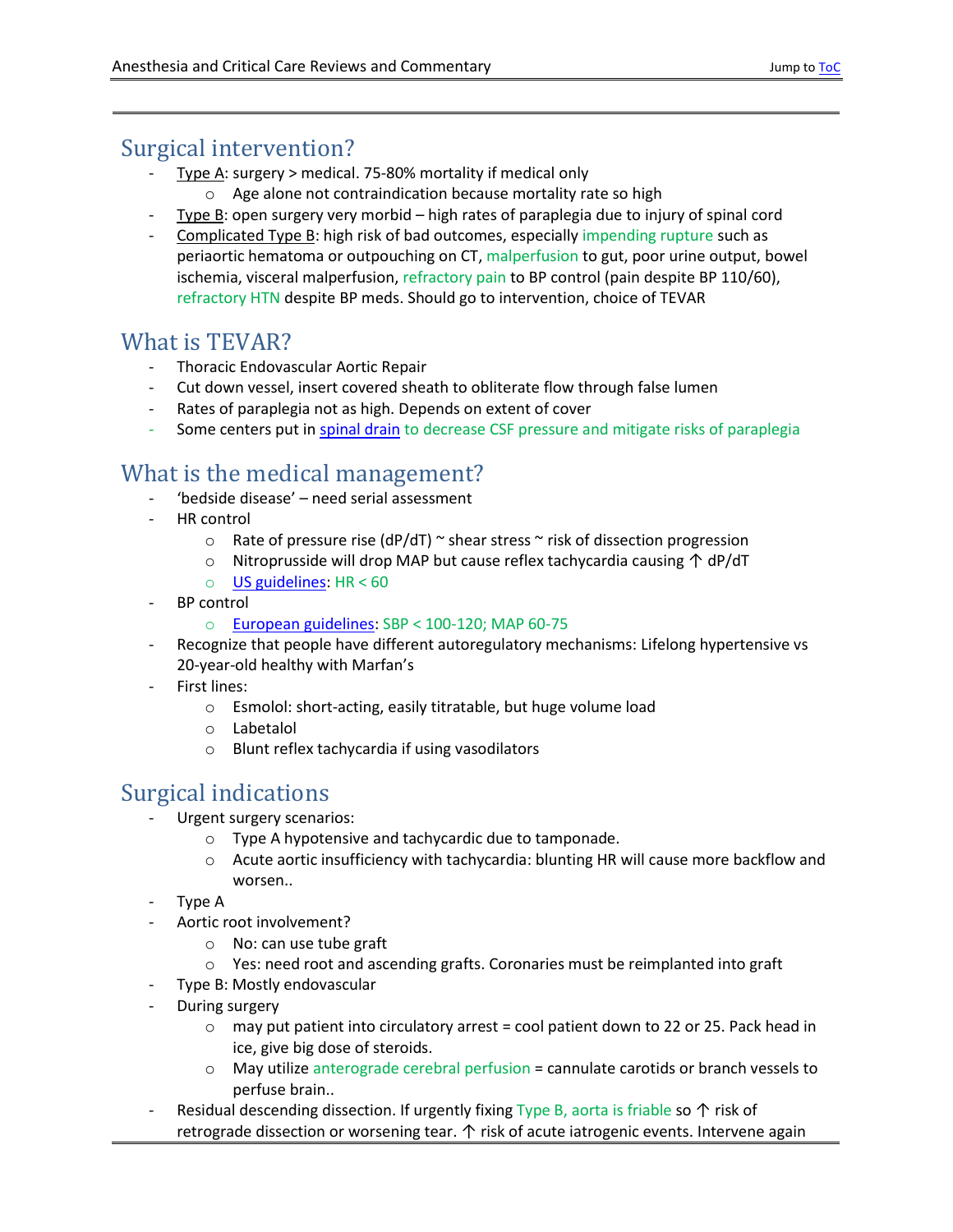after this hyperacute phase (2 weeks). Practice dependent. Fix when dilated (5cm or widening)

Residual characteristics are important. Thrombosed lumen not bad. Free flow into false lumen not great. Partial flow is worst.

### <span id="page-3-0"></span>Morbidity and Mortality

- Type A, without surgical intervention = 80% mortality
- Successful Type A repair to ICU
	- o 10-15% rebleeding risk
	- o 5-10% delayed sternal closure
	- o 15-30% AKI
	- o 10-20% need dialysis
	- o 5-10% trached
	- o 10-30% in-hospital death rate
- These are high risk patients!

#### <span id="page-3-1"></span>10 commandments of AD

- Consider the diagnosis especially in undifferentiated patients. Cognitive heuristics: thunderclap chest pain, migratory CP, " CP plus" syndromes, Marfanoid.
- Examine: pulse deficits. HTN controlled?
- Good imaging: CT angio > TEE
- Type  $A =$  surgical emergency
- Type B = complicated or not (refractory HTN or pain, impending rupture)
- Good medical therapy: HR < 60, SBP < 120
- Serial imaging if residual dissection to determine when to come back
- Good med therapy: BB, ARB
- Cousins of AD: intramural hematoma, penetrating ulcers treat like AD
- Bed side assessment! Good collaboration.

#### *"Life's tragedies are usually arterial"*

<span id="page-3-2"></span>*"There is no disease more conducive to clinical humility than aneurysm of the aorta"* - Sir William Osler

#### Review Questions

Link jumps to appropriate section

[What are some "cousins" of aortic dissections?](#page-1-4) [What role does the EKG play in managing aortic dissection?](#page-1-1) [Patient's with AD commonly have a h](#page-1-2)istory of? What [are some examples of complicated Type B aortic dissection?](#page-2-3) [What is the noted risk of TEVAR, and what has been done to mitigate this?](#page-2-0) [What are the SBP and HR goals for medical management?](#page-2-1) How is anterograde cerebral perfusion [performed?](#page-2-2) [Why are residual descending dissections not fixed immediately?](#page-2-2)